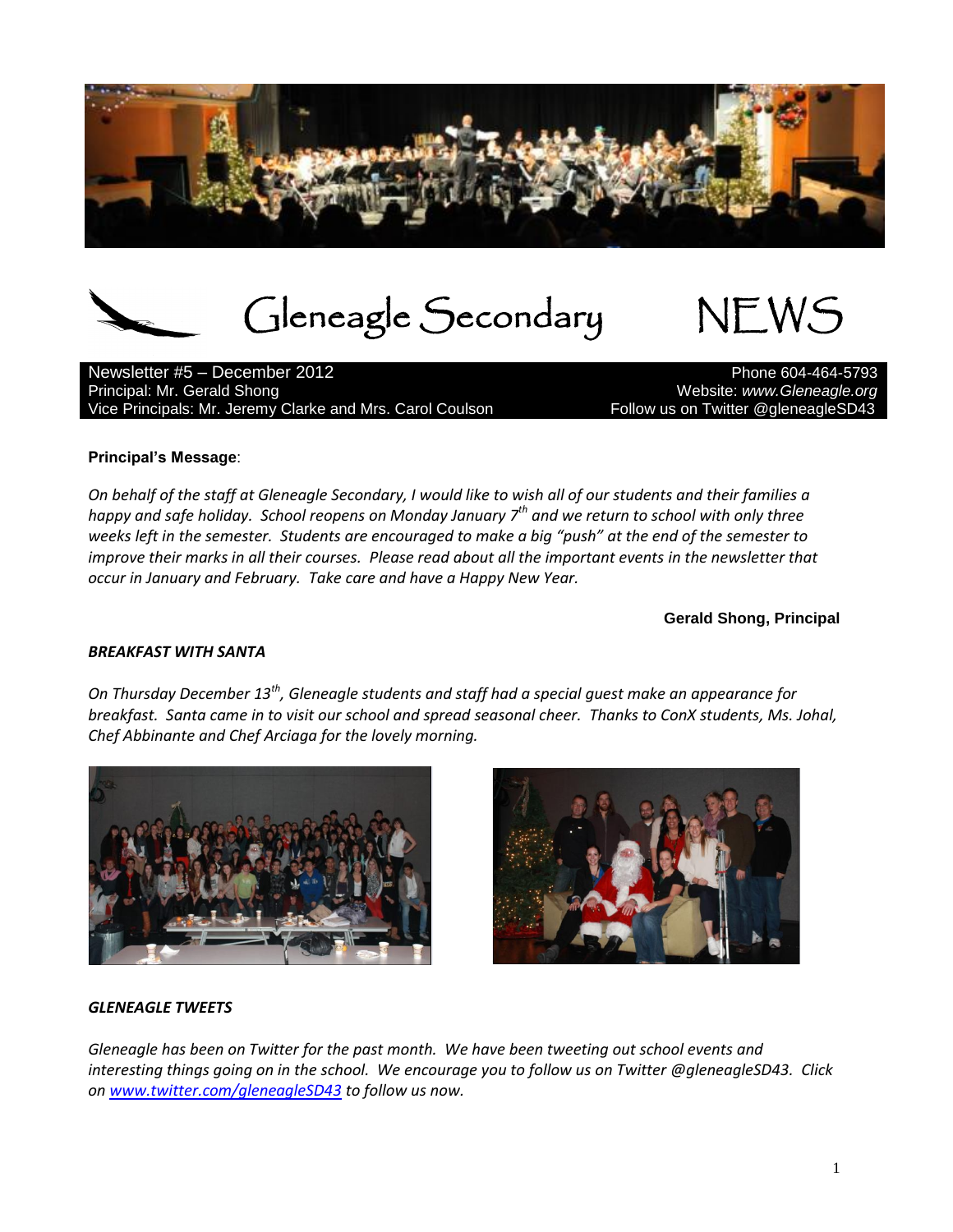#### *ADDRESS AND DEMOGRAPHIC CHANGES*

*It is important that we have accurate current information for all our students in case of emergency or the need to contact parents/guardians by mail, telephone, or email. If any of your information changes, please go to reception in our office and fill out an address change form. If your address has changed, please bring proof of your new address with you (e.g. utility bill, tenancy agreement) or email Mrs. Page at [jpage@sd43.bc.ca](mailto:jpage@sd43.bc.ca) This is particularly important for International Students and for those students graduating in June 2013.*

## *SEMESTER END AND PROVINCIAL EXAMS*

*Semester 1 ends on Friday January 25th . On Thursday the 24th and Friday the 25th, we will be running double block days to facilitate in class final exams, presentations and projects. Thursday's schedule will be blocks 1, 1, lunch, 3, 3 plus regularly scheduled morning and after school classes. Friday's schedule will be blocks 2, 2, lunch, 4, 4 plus regularly scheduled morning and after school classes. Provincial Exams will be run on Monday January 28th through Wednesday January 29th. Provincial exams are mandatory for English 10, Math 10 courses, Science 10, Socials Studies 11, English 12 and Communications 12. Grade 10 and 11 exams are worth 20% of the final mark and grade 12 exams are worth 40% of the final mark. Provincial exam dates are not flexible. Students who miss the exams will not receive a final Ministry of Education mark until the student writes the exam during another exam session within the year. Semester 2 begins on Thursday January 31st .*

## *COURSE SELECTION FOR THE 2013-2014 SCHOOL YEAR*

*Course selections for the next school year begin in January and February. Grade 10 course selection occurs in Planning 10 classes. Semester 1 Planning 10 students will meet with counselors on Monday January 14th and will return their selections to their Planning teachers on Thursday January 17th. Semester 2 Planning 10 students will meet with counselors on Monday February 4th . Parents of students in grades 9-11 are invited to a Grad Program and course selection meeting on Wednesday February 6th . All grade 9 and 11 students will meet at an assembly with counselors on Tuesday February 5th for their course selection planning. Semester 2 Planning 10 and all grades 9 and 11 students will return their selection sheets on Friday February 8 th .*

# *COAST PROGRAM*

*COAST is a one semester program integrating outdoor education with academics for grade 10 students. Two teachers work full-time with 24 students to challenge, develop, and inspire students with a mix of indoor and outdoor learning opportunities.*

*Parents of Grade 9 students interested in applying for COAST 2014 (grade 10 year) are invited to an information meeting on Wednesday January 16th, 2013. We will meet in the library at 7:00pm to 8:00pm. Students are welcome to attend with their parents. Grade 9's wishing to apply for COAST 2014, are required to submit an application form, due Monday January 21st, 2013 by 3:30pm. For more information prior to the meeting, grade 9 students are welcome to visit Room 104 to pick up a COAST Brochure and Application Form. If parents require further information, they may contact the COAST teachers: Mr. Adam Hayes [ahayes@sd43.bc.ca](mailto:ahayes@sd43.bc.ca) or Ms. Krista Boge[n kbogen@sd43.bc.ca](mailto:kbogen@sd43.bc.ca)* .

# *PHILOSOPHY 12*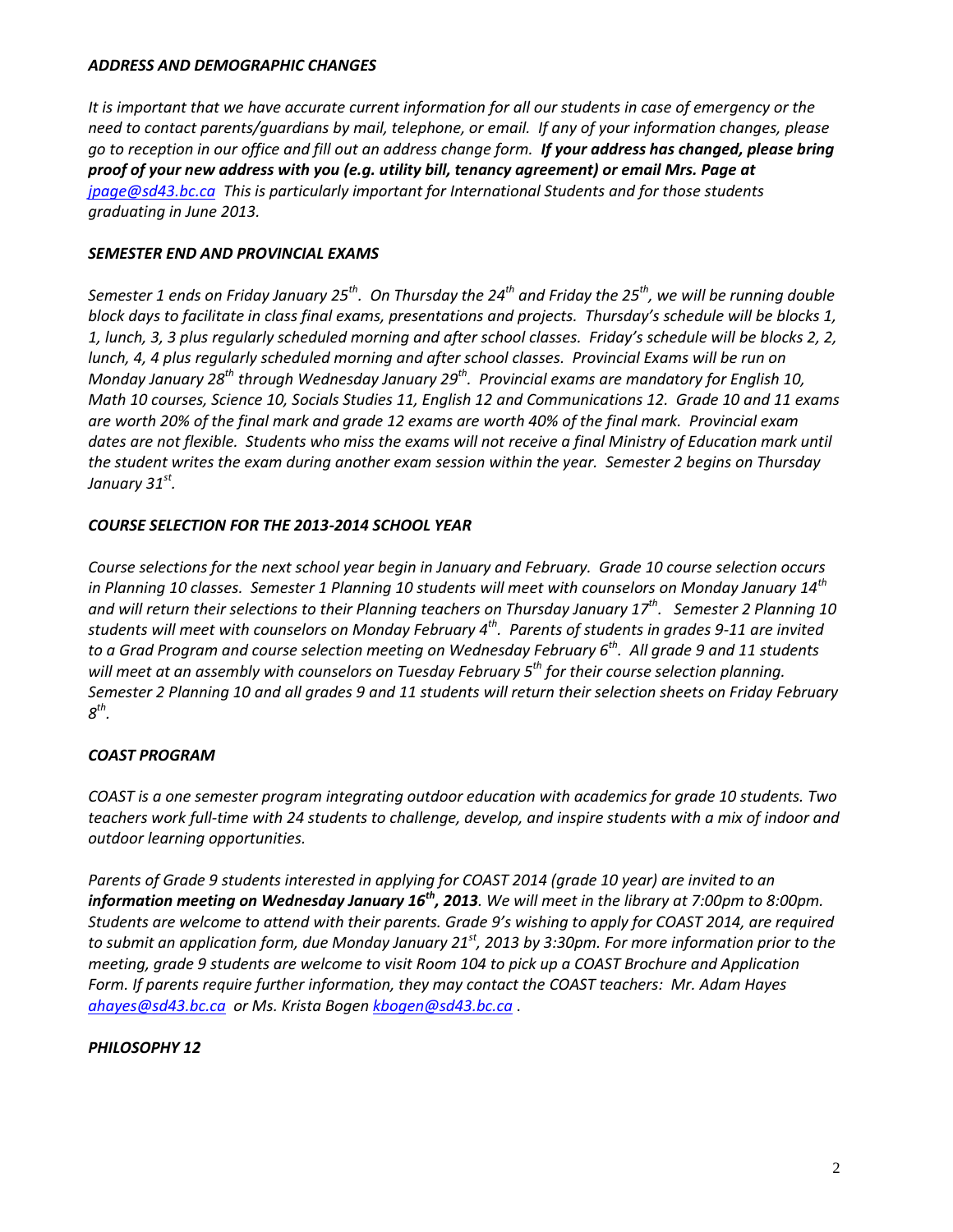*Students in Philosophy 12 took their recent creative treatment of their Ethics unit to Mountainview and Harbourview Elementary Schools last week, sharing a children's book and song they had written about the spirit of giving at Christmas. With a story written by Megan Edmunds, illustrations by Zoe Fajber and Toren Darby, and a song composed by Iris Hung and Greg Gosse, our senior students shared a sing-along, some Christmas cookies, and no small amount of holiday cheer with some of their younger peers. You can listen to the participatory magic created in Harbourview's grade one class here: [http://bryanjack.ca/wp](http://bryanjack.ca/wp-content/uploads/2012/12/Maxs-Christmas-2.mp3)[content/uploads/2012/12/Maxs-Christmas-2.mp3](http://bryanjack.ca/wp-content/uploads/2012/12/Maxs-Christmas-2.mp3)*

### *AFTER GRAD NEWS*

*The next After Grad meeting will be held on Wednesday January 16th at 7:00 pm in the conference room. Positions still vacant are Decorating Coordinator & Fundraising Coordinator. The After Grad committee welcomes new volunteers to come out and support the event. You do not have to be a parent of a grade 12 student to help out.*

## *GRAD NEWS*

# *GT*

*Any grade 12 students who are graduating at the end of January need to complete their GT assignments by January 9th . Students must book a date with Ms. Horvath [\(jhorvath@sd43.bc.ca\)](mailto:jhorvath@sd43.bc.ca) ASAP for their Exit Interview (which will take place before January 16th).*

## *GRAD PHOTOS*

*Grade 12 students who missed getting their grad photos taken with Artona at the end of October can still get them done on Wednesday January 9th. If you did not get photos taken in October, you must come on January 9th or you will not be in the grad composite photo.*

# *HEALTH AND CAREERS (HCE) 9*

*All grade 9 students will be participating in the Economics for Success presentation on Monday, January 28th during the Provincial Exam week as part of the requirements for HCE 9. All students are registered in HCE 9 through their homeroom (Wings) class. More information will be delivered through grade 9 block 1 classes. Please contact Ms. Horvath [\(jhorvath@sd43.bc.ca\)](mailto:jhorvath@sd43.bc.ca) if you have any questions.*

### *PERFORMING ARTS*

### *HOW THE GRINCH STOLE CHRISTMAS*

*The Gleneagle Drama Department performed Dr. Seuss's "How the Grinch Stole Christmas during the last week of school. They ran three matinees for our feeder schools, an evening performance on Thursday night and a final performance tonight at 6:30pm. Please come out and see the show. Tickets are available at the door. \$5 for adults and \$2 for students.*

# *CHRISTMAS CONCERT*

*On Wednesday December 19th, the Gleneagle Music Department held their annual Christmas Concert. The concert featured our Junior and Senior Bands, Choir and Jazz groups. The students performed magnificently and have shown continued improvement from the beginning of the year. The Music Department encourages parents to support the*